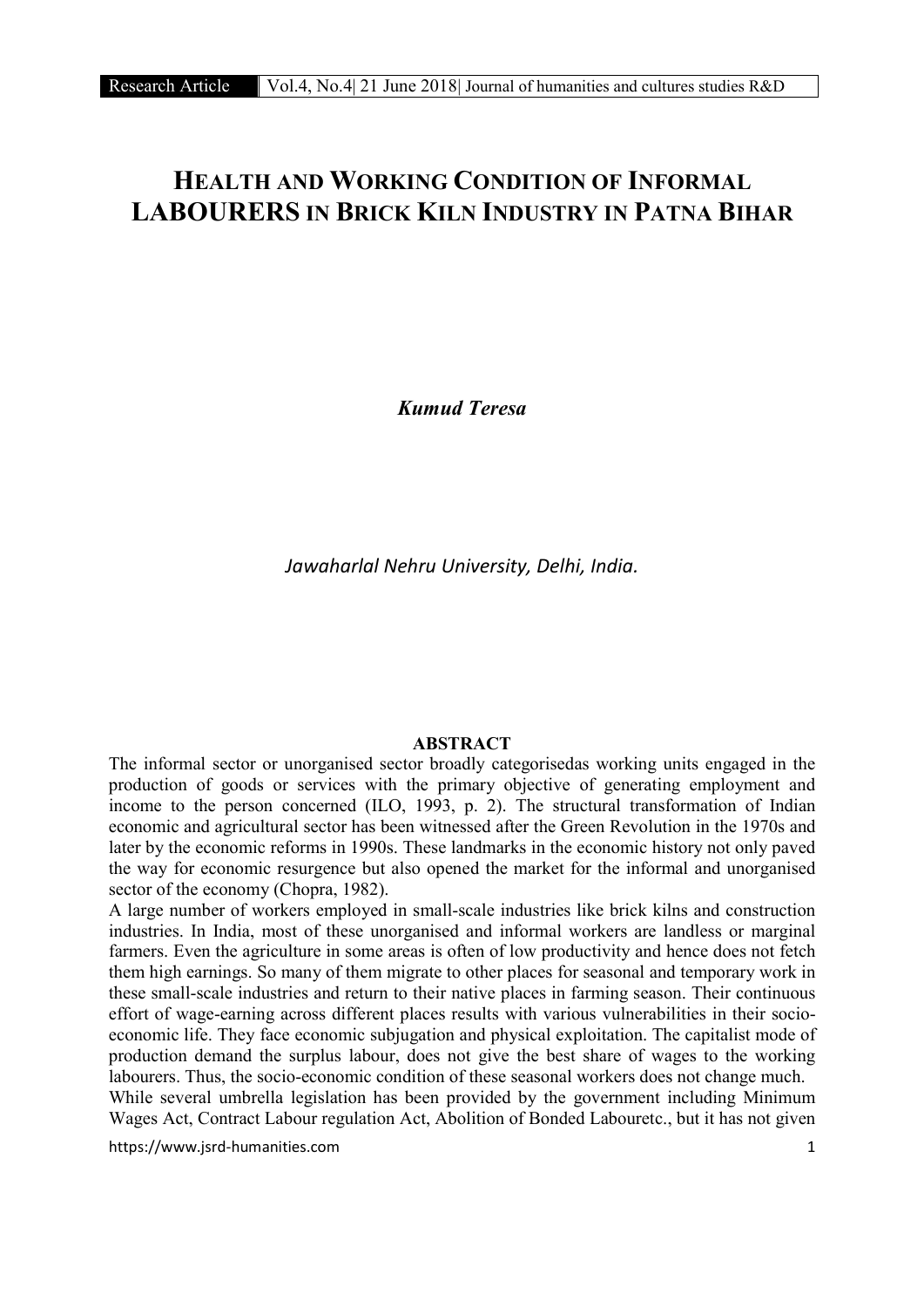full-fledged protection to the informal and unorganisedlabour across the country. Workers in the informal economy include the vast majority of the workers in the country who are in the unorganised and informal sector.The International LabourOrganisation (ILO) has also expressed its concerns for worker's health and risks especially for those informallabour who work in a hazardous environment in the report "Decent Work and Informal Economy", (ILO, 2002).

# BRICK KILN INDUSTRY: INDIA AND BIHAR

The western world has modern brick kilns which are technologically operated and ensure all safety to the workers. The brick kiln industryis often qualified with the word of 'unorganised sector' or 'informal' industry.

Brick making is a traditionally an unorganised industry mostly located at the rural and semiurban areas. It employs millions of unskilled and semi-skilled labourers. The Indian brick kiln industry is the second largest producer in the world next only to China. India has more than 125,000 brick kilns ("Slavery in India, 2017, p. 2). However, in India, it is even today operated manually, where the manufacturing is dependent on the unskilled manual workers. It consists of small units which operate in clusters in rural and peri-urban areas in the country. The brick kiln industry classified under small manufacturing unit by National Industrial Classification, 2010. (Labour Bureau, Government of India, 2004). The working environment and living conditions which arean integral part of brick kiln factory, produce ample situations for health hazard and create health problems for the workers.

In most of the geographical location, the brick kilns are found in clusters. Thus it is viewed as 'regional Industrial clusters' in the rural sector. It gives employment to millions of workers mostly seasonal migrants (Development Alternatives, 2012, p. 2). In many studies, it has documented that the workers working in brick kilns are mostly from the lower caste(Bremen, 1996) (Chopra, 1982) (Kainth, 2009).Aseem Prakash observed the life of brick kiln workers as the most vulnerable social and health threats. The author names it the "classic example of unfree labour through debt bondage". The author pointed the family labour in the brick kiln. Male workers see them as helping hands in his economic activity, and they can be free from cooking and other familial responsibilities (Prakash, 2009, p. 203)Talking about the significant changes that have come in the brick kiln sector is mode of advance payment, which Oslen (1997) explains, has resulted in the 'bonded' nature of labour. In modern times, the advance payment plays the factor of pulling workers into labour bondage.

The economic stagnation, caste politics, and widespread poverty along with the existence of semi-feudal nature of production in the village economy had witnessed in Bihar in the 1990s. It led to the massive out-migration of agricultural labourers and poor peasants, mainly from north Bihar, to the developed north-west regions of the country. (Sharma, et al., 2012, p. 18) . Postliberalisation period brought some positive development in the state economy in Bihar. The political stability brought better governance since the year 2005,and it had paved the way of development in Bihar. Building and road constructions increased the demand of labourers in urban centres. Many brick kilns also started functioning along with the bank of river Ganga.Thisdevelopment process resulted in rural to urban migration of labourers in urban cities in Bihar and many labourers also started working in brick kilns. The labourers attracted to working in kilns because they get advance payment before starting working in it. However, it was only a tool for attracting poor labourers which lead them to their economic and physical exploitation by the brick kiln owner. This paper attempts to understandthe working condition and health issues associated with the brick kiln industry.

HEALTH AND WORKING CONDITION IN THE BRICK KILNS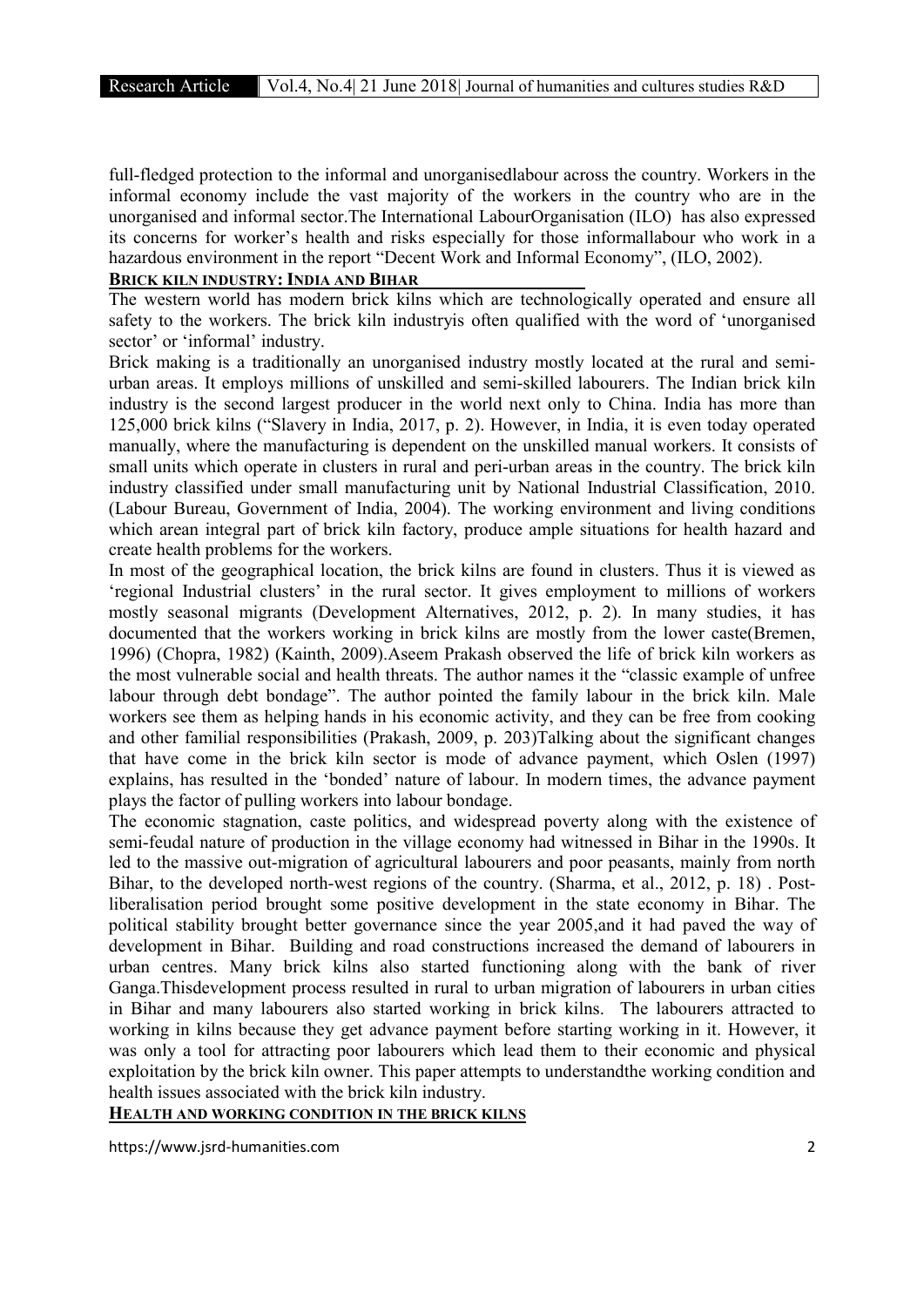There is a direct relationship between the process of commodity production and the health outcomes. It is visible in the industrial workers where they affected by industrial accidents and industrial diseases (Doyal & Pennell, 1979) (Oadeer & Roy, 1989). Theinformal labourers suffer from all discrepancies from state and central government; they remain ill and poor for the generations. Some studies have shown the nature of 'Bonded Labour' and contract labour in brick kiln industries. The ILO study on child labour in brick kilns of Afghanistan has shown this future and attracted the global concern over the unorganisedlabour in Brickkiln industries. In India also some literature and studies also showed the same pattern of bonded and contract labour (ILO, 2011).

Health and work relate to each other, especially in the context of informal works. A human body can adapt to specific workload. In the nutritional front, body needsnutrition according to the amount of work is done by the body. Health problems in the working class are related to their general life situation. The adverse working situation, poor living condition and poor accessibility to health care services lowering the health condition of the worker in the informal economy. The work, worker and health should be linked to understand the health of the informal worker. The poor workers are exposed to every consequence of economic and social exploitation. They are also prone to health hazard due to the absence of a necessary precautionary instrument. However, the informal workers who are working for their daily earn, never give a thought on their risk to a health hazard(G.P. Sinha, 2008, p. 35). Shramshakti Report (1983) describes aboutthe workers employed in manual work process are prone to health hazards in the working environment.

A study by Rajesh Mehta et al., work on morbidity pattern of brick workers explains the health situation of the brick workers. He suggested that brick-making families need health services and support that are designed to meet their special needs, taking into consideration the unique risks they face. The brick kiln is a health hazard for the younger children. Malnourished and exhausted, they are double exposed to accidents, infections of the stomach, lungs and skin where the coal settles. The condition of pregnant women is also particularly difficult at the brick kilns(Mehta, et al., 2010). All these problems are preventable mainly by using knowledge of ergonomics, providing safe drinking water and use of face mask with reduction of air pollution by proper engineering methods

# **METHODOLOGY**

The researcher opted to use an *exploratory research design* to gain an in-depth understanding of how the brick kiln labourers experiences of health vulnerability and its associated issues affect in working hazardous working condition. As it was not practically possible to include all the brick kilns in Patna district due to permission and availability issues, So the study was restricted to one specific region where several brick kilns are functioning on the bank of the river Ganga.

The field study approach was selected to understand the different dimension of the brick kilns industry and the working and living condition of the brick kiln workers in Patna district. The organisational structure of brick kiln includes both the household workers and individual workers. The unit of analysis had been selected as a household living in the brick kiln premises. There were 44 household and 4 individual workers living and working in the brick kiln premise. However, a total of 34 households participated in the interview; 8 families did not consent to participate in the interview process. Thus, the total sample size was 38 including 34 household and 4 individual workers.

TABLE NO 1 : WORKING MEMBERS IN A HOUSEHOLD

| Working<br>Households | Total | Total |
|-----------------------|-------|-------|
|-----------------------|-------|-------|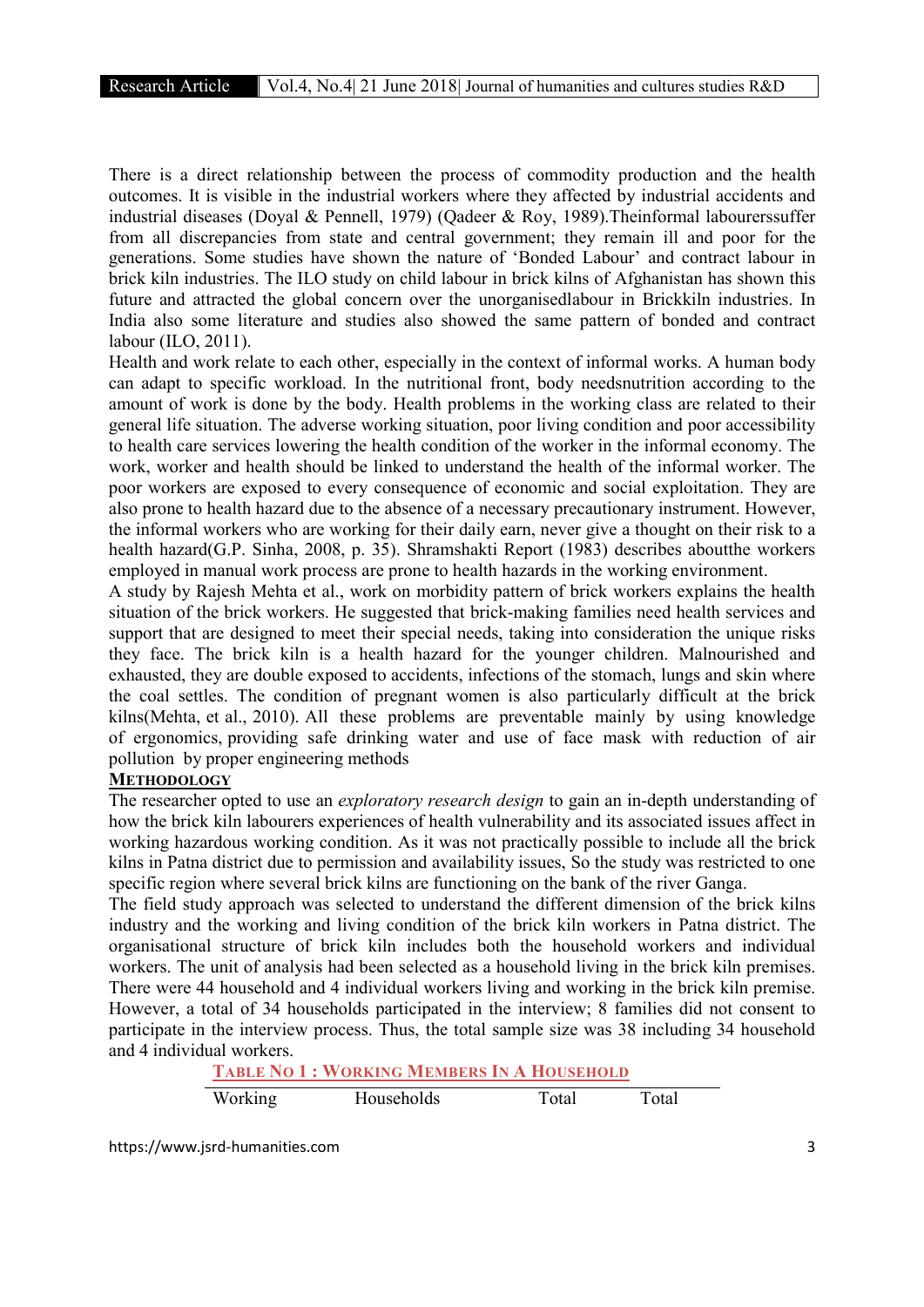| member    | in Moulders Carriers | Household Workers# |     |
|-----------|----------------------|--------------------|-----|
| Household |                      |                    |     |
|           |                      | 22(64.7)           | 42  |
|           |                      | 6(17.7)            | 18  |
|           |                      | 3(8.8)             | 12  |
|           |                      | 3(8.8)             | 15  |
| Total     |                      |                    | 87# |

*Figure in the bracket is the indicates the percentage of the total number of household, n=34,# Data on firemen excluded in the table, as they are individual workers,\* household survey*

The interview schedule which was designed to cover various aspects of the respondents lives in the brick kiln. It included identification of their socio-economic profile, working process, living condition, health situationand their health seeking behaviour. The interview schedule consists of identification of data like name, age, sex, marital status, caste/tribe, activelabourerof a household, their native place, their work and their experiences in the brick kiln works.

# ANALYSIS AND INTERPRETATION

Narrative analysis of the responses from the respondents had been selected for this study. Based on recurrent themes and broad patterns, the major findings of the study have been analysedand discussed under three major headings, which were further divided into various sub-themes. Further analysis was done in mind the specificity of each category of brick kiln worker and their work profile.

# I. WORK STRUCTURE IN BRICK KILNS

The uncertainty of employment and condition is the main feature in the informal and unorganised employment. In the brick kiln economy, economic vulnerability of the workers remains in their life. In the brick kiln economy, the direct recruitment is absence. The owner hires the workers only through the labour contractor. There is a detailed process involves the recruitment process. Different labour contractors bring different category of workers.The labour contractor gives advance money, in term of the loan to the prospective labourer. In the villages, the labour contractor selects those labourers who had worked brick kiln works in the last season and the other landless poor labourers, who have not much work after harvest season in the villages. The poor workers attract with advance money which they get before starting actual work.

The labour contractor gives advance money before negotiating the prospective brick kiln site for the works. This strategy applied to reduce the chances of disapproval to join the labour work by the selected labourers. Some of the brick workers do not know, at which places they will deport. The labour contractor brings labour workers along with him to the brick kiln site.

A male brick worker who worked earlier in the different brick kiln in Uttar Pradesh said, *Iasked labour contractor to send me to UP brick kilns,but he sent me this place. Brick kiln owner and manager of Bihar are worst; theytreat worker inhumanly. I have to work here as I took advance money. (Male labourer, 45 years)*

## i)The family works as a working unit

They come along with their family to the brick kilns. With the notion of "more hands produce more", the whole family contributes work in the brick making process.

On the question of family involvement in the labour process, one brick worker replied,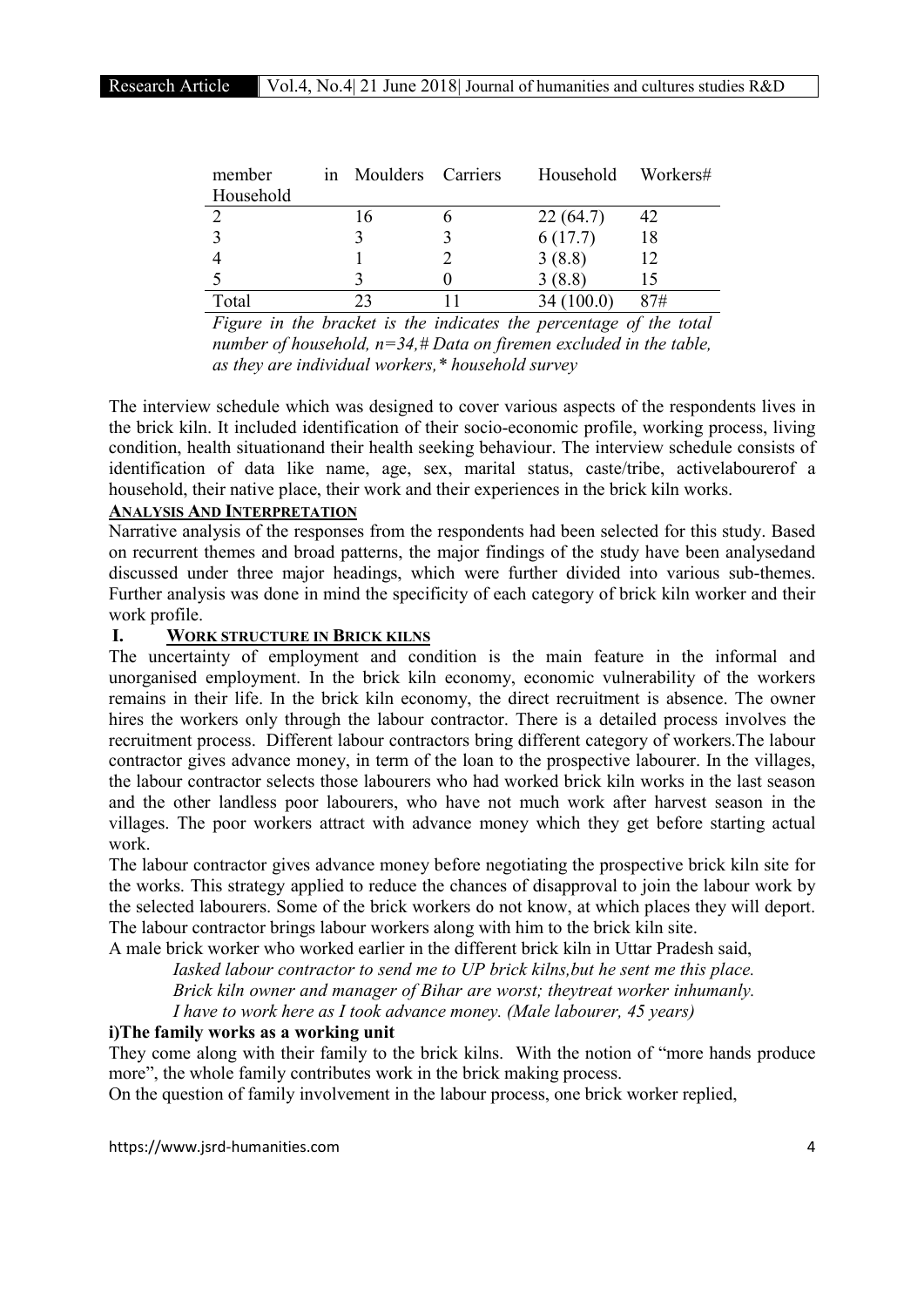*I earn very less so I cannot spend this on me and feed my family who stays in the native village. I brought my family here; my wife helps in the work. In some days, my children also can help us. We can mould many bricks and earn more from it. We earn only that much amount, from which we can feed ourselves.*(Male, 34 years)

The family involvement in the work process is the necessity of the brick labour. As many members of a family working together and making more pieces of brick, they get more remuneration. A brick carrier who has three children and all are working in the brick kiln as a brick carrier, said,

*My kids are very young. I cannot leave them in our village in Jharkhand. There is the uncertainty of Naxal attacks in the villages. So, it is better to keep them with us only. At least they will learn to work and help us.*(Female labourer, 25 years)

The respondent who belongs to Jharkhand feared to leave his family at a village in Jharkhand which is Naxal affected. His children were not studying due to poverty.

| Working member in the household | Moulders | Carriers | Total    |
|---------------------------------|----------|----------|----------|
|                                 | L O      |          | 22(64.7) |
|                                 |          |          | 6(17.7)  |
|                                 |          |          | 3(8.8)   |
|                                 |          |          | 3(8.8)   |
| Total                           |          |          | (100.0)  |

# TABLE NO:2 WORKING MEMBERS IN A HOUSEHOLD

# *Data on firemen excluded in the table, as they are an individual workers\*household survey*

The table number 2 shows the working member in a household. There are 64.7 per cent family have two working member. There were also some household who have 4 and 5 member contributing their work in the household.

#### ii) Working time and schedule

The brick kiln industry functions only in the dry month (October to May)andthe production closed in the rainy season. As mentioned earlier, each category of brick work starts in different schedule. The moulding process starts in mid of October month. So, the workers who mould, *plethora* come first in the brick kiln and start the moulding process. There is no stipulated time for their work. The workers get their wages on the basis of piece rate system. despite the piece rate system, the owner directed the workers to work in the brick kiln upto 8 to 10 hours per day. However, it is not the fixed time of working hour, but it varies according to weather condition and the demand for total output. A brick moulder said about the work schedule in the brick kiln,

*I came to the brick kiln in the month of November; I started work just after Chath Puja. Once the all workers including Reja (brick carriers) come at the mid of December, the works speeded up. And the brick factory works in full pace when the brick furnace lit up in the month of January. I used to do 8 to 10 hours in the month of December, now it is being 12 to 13 hours in these days of March. It can goes up to 15 hours in the end of the brick making season of May and June to mould more and more bricks. At those days, we work like machine. The moulding works run throughout the night in the month of May. We work accordingly in each month of brick season, but the manager never leaves us in*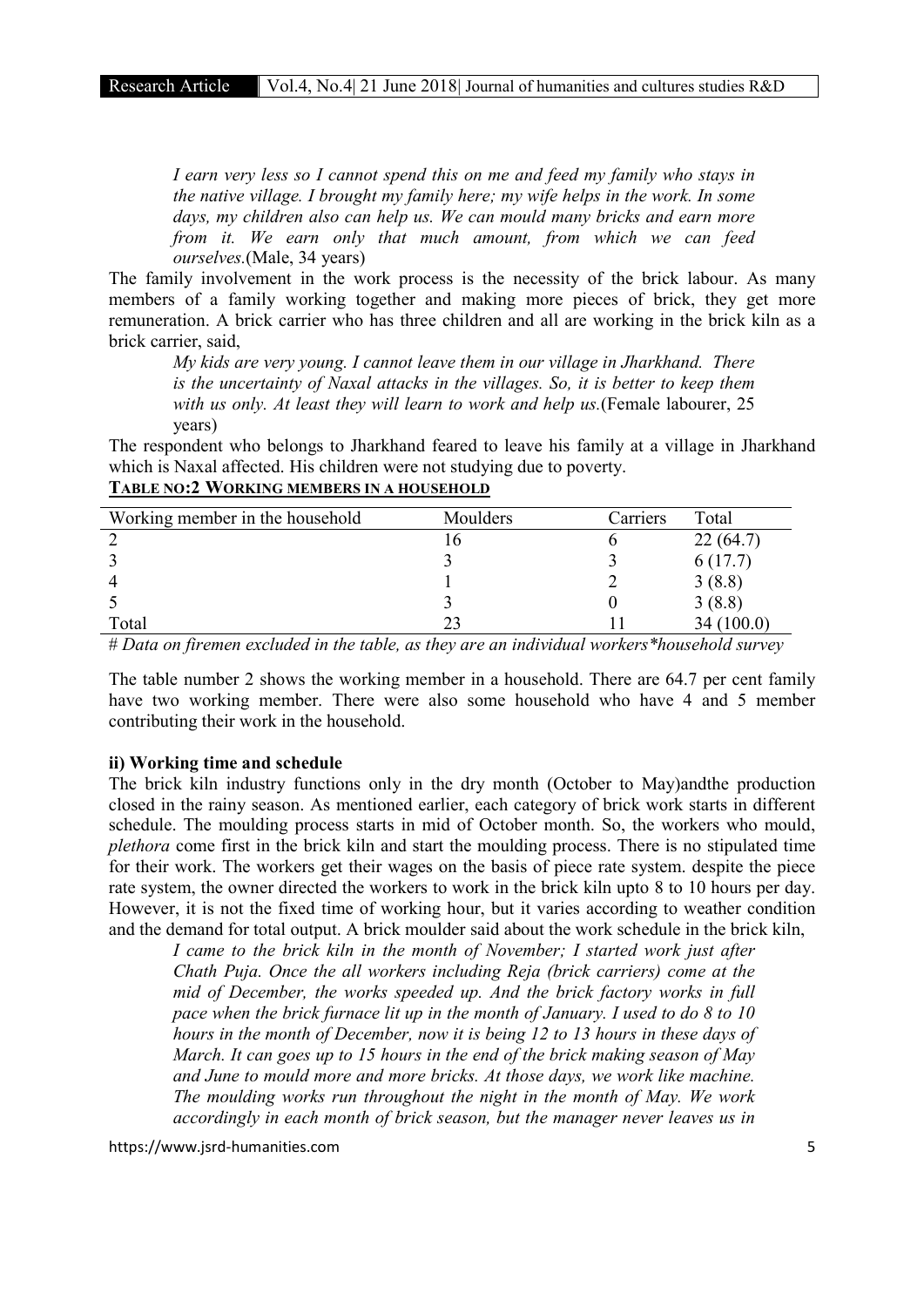*peace. He never satisfies with our work and scolds every time for work timing. We are also human, we also need rest. We are labour workers which do not mean that we are machines. (Male labourer, 30 years)*

The worker told about the uncertain work schedule throughout the brick working season. He also complains that the workload is much higher,but the manager and owner do not treat them good and want them to work inhumanely. He expressed the pain of hard labour and anxiety of the incommodious habitation.

*The workload in the brick kiln increase day by day. When it starts in October-November, we mould according to our pace. From the January month onward,*  when the furnace starts working, the workload raise to its limit. We need to *work more and more. In the month of May, they even put JCB machine (digger and excavator) and automated Pug mill to increase the kneading process. (Male labourer, 28 years)*

#### iii) Income and Wage system

The wage system in the brick kiln economy indicates the evidence of manipulation of the wages and exploitation of the workers. There was no structured wage system follows while distribution of wages to the brick workers. The piece rate system for the accounting of wages and advance payment are the two problematic features which is highly discussed and debated in context of social security measurements by the government. However, it is still rampantly practicing in brick kiln industries with the support of corruption by government officials.

The wage income of the brick worker includes advance payment which is given to the workers before starting the work and the weekly allowance which is given at every week. Each brick working household gets advance money according to the number of the household member will join the brick kiln works. That amount is not fixed, but that amount has to pay off by selling his/her labour. When they join the brick kiln, they have given weekly allowances of rupees 200 for each working member of the household. However, the weekly allowances do not exceed more than 500; perhaps there may be 4 or 5 members of the worker family are working in it. The total number of brick moulded by worker/household unit is registered in the account register, same as for the brick carriers. At the closing of brick kiln before the rainy season, the final account is to be settledby each worker. Each working unit gets their wages after deduction their advance money and the sum of weekly allowances which they have taken already.

Here also, there is not structured or unified wage given to each category of workers. A male worker, age 35 said,

*I am doing brick works since three years. I have end up all money which I save from last brick work season, and I was doing some agricultural labour works in my village in rainy season. I needed an immediate work. The labour contractor offered me to work in brick kiln works. So I took Rs. 8,000 as an advance payment. I asked about the rate of weekly allowances. It was Rs. 200 in last year and it is same in this year too. It is very sad, because the prices of all food and vegetables are raised enormously since last year.*(Male, 35 years)

The worker came to brick kiln factory with hope employment which will help him to feed his family. However, he realises the truth of his informal nature of employment that does not guarantee for his regular and satisfied wage payments. He cannot leave work too because he already took advance money. The wages were given according to the piece rate system. Therefore, most of the workers try to mould or carry as many as they can. Sometimes time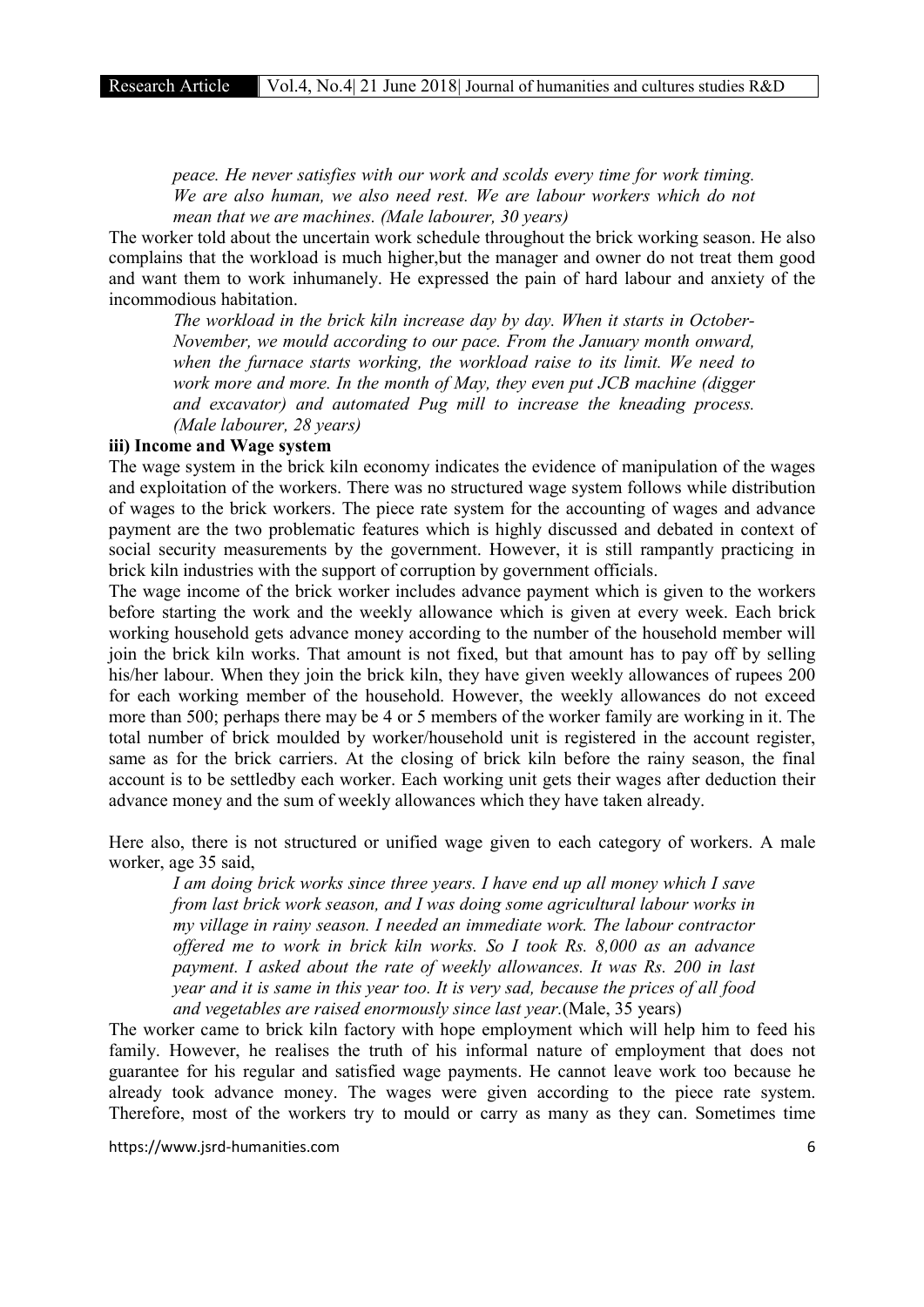constraint and additional demand for more products, they work day and night to complete the work.

A male brick moulder said,

*We get wages according to the numbers of brick we moulded. So, myfamily tries to mould bricks as many as we can. In the last days of working we work more and more time to increase our wages. Otherwise, we will get very less wage.*(Male, 28 years*)*

There is gender dimension also exist in the wage distribution. The female workers seem invisible in the labourworkforce. Wages are never given to a female member of the working unit. It appeared as the significant feature of gender disparity in this brick kiln.

A female brick moulder said,

*I work here with my husband. The wages have given according to the number of bricks we moulded. And a weekly allowance of Rs 200 is given to one person or family. My husband collects that money. He goes to market and buy food items for the week, and spend the rest of money in alcohol. If I would have that money in my hand, at least my share of wages, so I can spend that money accordingly.*(Female labourer, 23 years)

The women workers also work in the brick kiln. However,they do not count as one functional worker. A female brick workercounts asa helping hand and share the workload with his family. She never gets her wages in hand.

The wage of firemenis fixed,and they are paid as monthly. However, they also do not take this amount on a monthly basis. They also take weekly allowances like other brick workers. They collect all amount of wage at the end of the season. The fire men also get the advance amount before joining the brick kiln works. Therefore, they also get their amount after deduction of advance money and sum of weekly allowances which they have taken earlier.

| <b>Brick Workers</b> | Wage                | Working hour per day |
|----------------------|---------------------|----------------------|
| Moulders             | Rs. 200/1000 bricks | 9 hours/day          |
| Carrier              | Rs. 80/1000 bricks  | 10 hours/day         |
| Fireman              | $Rs. 3000/$ month   | 12 hours/day         |
|                      |                     |                      |

| <b>TABLE NO:3 WAGES OF THE WORKERS</b> |
|----------------------------------------|
|----------------------------------------|

*\*household survey.*

This brick worker, who has been working in brick kilns for five years, knew the manipulation and exploitation of the workers. He also said that the owner has to give these compensations to attract. However, at the end of the season, the owner manages to get back all extra money which he has spent on the compensatory work.

# IV) SOCIAL SECURITY

The Government of Bihar planned the scheme for the informal workers. Bihar Centenary Unorganised Sector workers and Artisan Social security Scheme has launched in the year 2011 for unorganised workers of Bihar. It provided through the labour department. It provides monetary assistance for the unorganised worker in accident and death in working site. The owner knew about it, but none of the workers was aware of any social security measure that they could avail from the government.

A male brick moulder angrily responded to the knowledge of any government social security measure,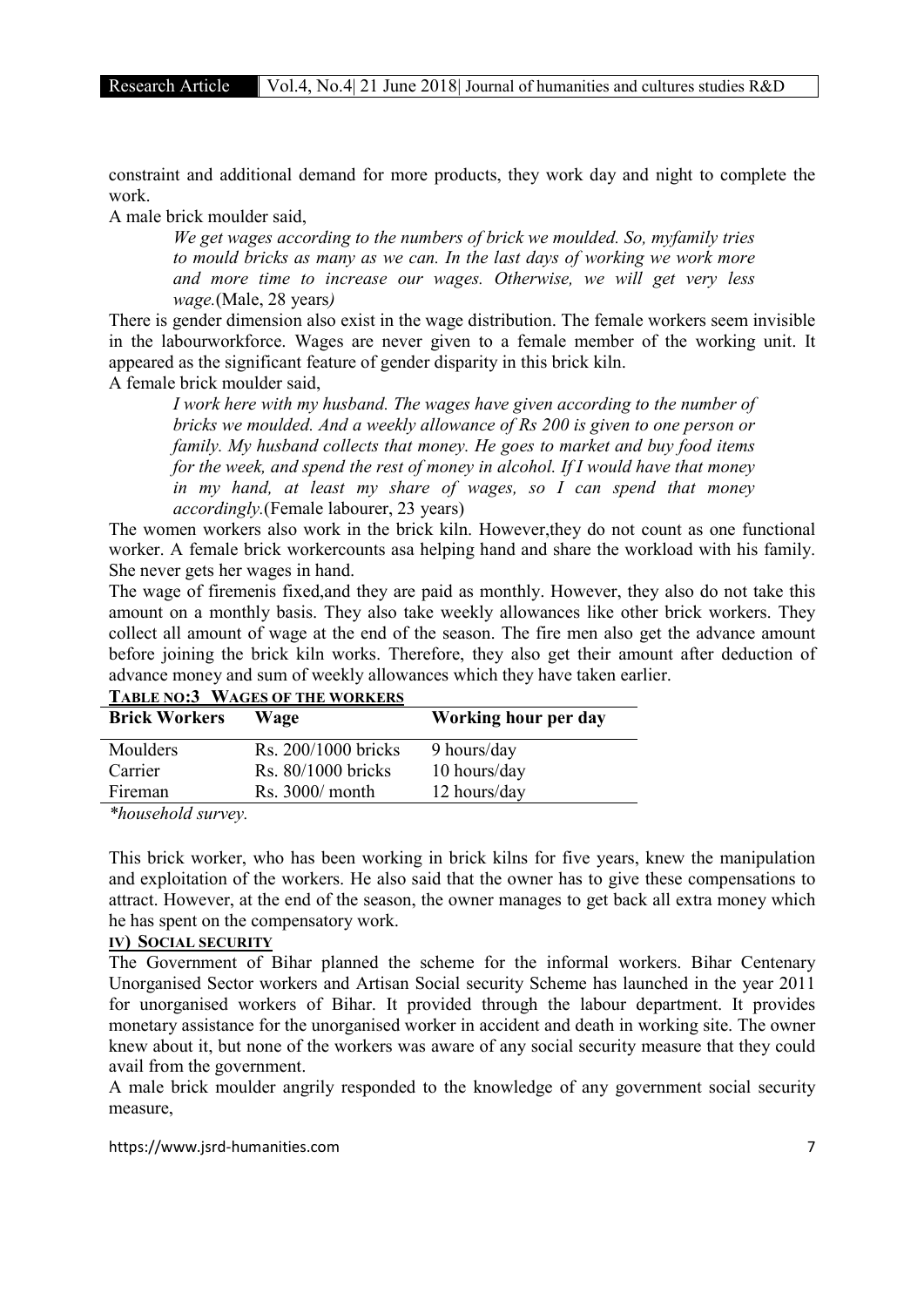*Ido not know that government gives money for us on some circumstances. Who has the interest to give this information to us? If the government gives such provisions, then why the officials do not come to see our situation here? We work here for our survival; it does not make that we are an outcast. I heard about this first time from you. However, how does it make better the situation?*(Male, 26 years)

Afireman said,

*In the offseason of brick kiln works, I usually go to Panjab for hosiery work in factories. There the workers get compensation from the owner if any fatality met by a worker in working hour. I asked once to the owner about compensation; he said 'sarkariintt-bhatta Nahihai ye, jo compensation mileage."*(M*ale*, 25 years)

There is the state manual to monitor brick kilns and other small factories where the informal and unorganisedlabour works. The brick kiln owners and managers are generally local goons who threat and exploit brick kiln labourers to get maximum benefits from them.

The manipulation of the work schedule, wages rate, record keeping system for wage count are the major issues where the brick labour are being used to exploit. The brick kiln economy, which is a subsistence economy where the employment condition only allows the worker to get wages only for their survival. The economic exploration of the brick kiln economy is very complex,and it is challenging to present in full concrete manner due to the absence of factual data on their wages, allowances, benefits etc.

#### II. HEALTH PROBLEMS AND HEALTH-SEEKING BEHAVIOUR OF BRICK KILN WORKERS

In the brick kiln factory, where all works are done manually and handle by casual and seasonal brick workers. They are vulnerable to health risk due to excess work and harsh working conditions. There are also some health problems which are caused due to the surroundings where they live and work. Other important factors which affect their health situation are their nutritional status, safe drinking water availability and sanitation.

There are also various types of health problems affects the life of brick kiln workers. They could be a physical and psychological health problem. If brick kiln labourerneeds medical consultation, he/she directed to visit a medical practitioner who is provided by brick kiln owner. However, the respondents said the fact that the medical care and treatment is free for the brick kiln workers is misleading. Based on the interview of the respondents about the health problems are categorised according to the specific category of brick workers.These health problems generally occur due to the procedural works by specific worker groups.

| Health problems              | Workers  |          |         | Total     |
|------------------------------|----------|----------|---------|-----------|
|                              |          |          |         | Responses |
|                              | Moulders | Carriers | Firemen |           |
| back,<br>Minor<br>pain<br>1n | - 19     |          |         |           |
| shoulder, body ache          |          |          |         |           |
| Major pain in body           |          |          |         | 6         |
| Cold and cough               |          |          |         | 6         |
| Digestion related problem    | 6        |          |         |           |

## TABLE NO:4 HEALTH PROBLEM EXPERIENCED IN BRICK KILN WORKS AT THIS WORKING SEASON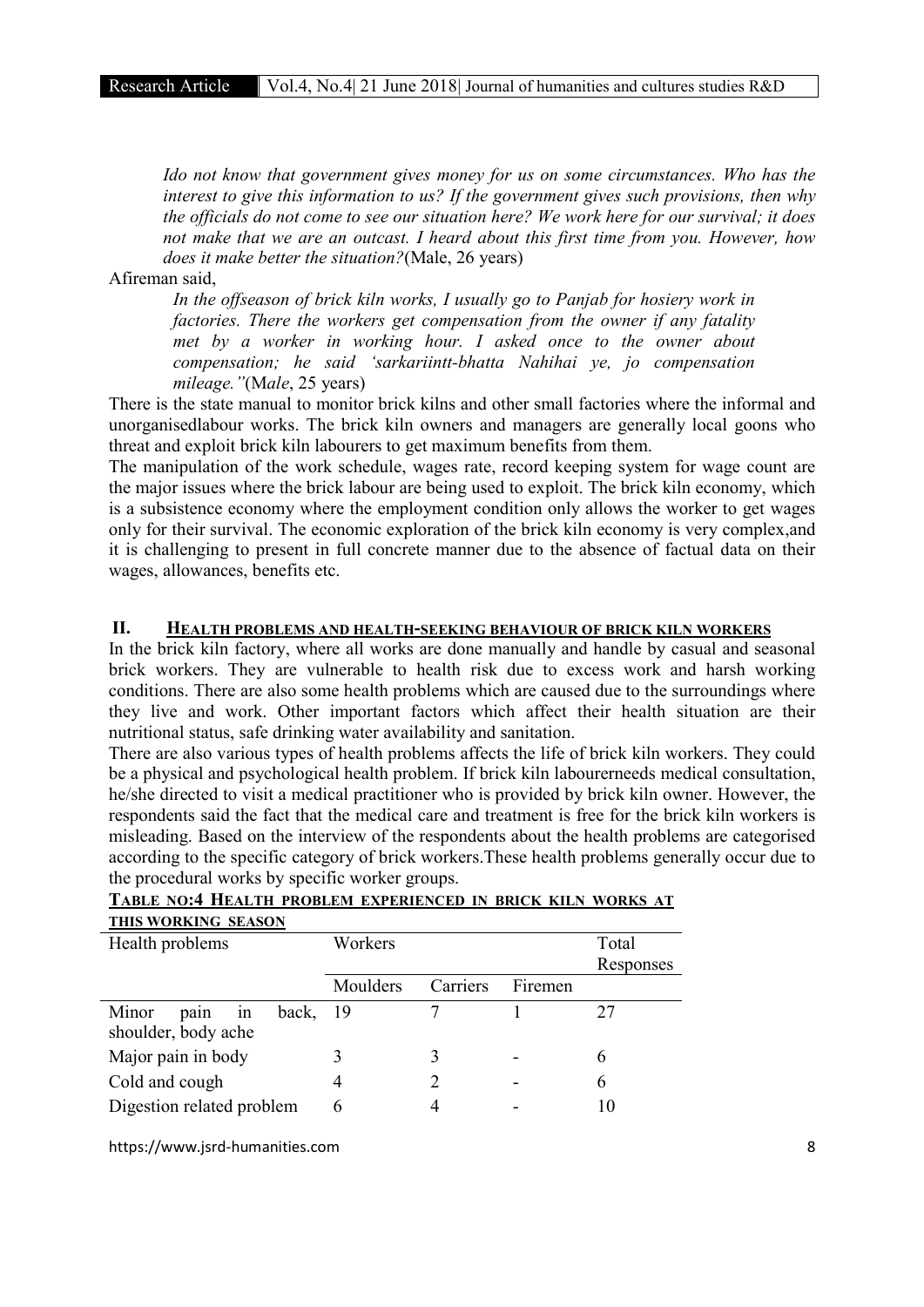$Critical$  health problems  $2 \t 1$ \*household survey #include multiple responses from the single respondent

According to this table, a pain-related health problem is the most prevalent health problem in the brick kiln workers. 19 out of 24 moulders reported the body ache, shoulder pain while half of the brick carriers also reported the same health problem. Digestion related problem become the second type of health condition when the workers seek medical help.

# 1) HEALTH PROBLEMS: OUTCOME OF LABOUR PROCESS

It is very distinguishable as each category of workers reported different types of health complication. There is categorical differences have shown in the subsections.

# i)BrickMoulders

Brick moulding process includes moulding, removing uneven edges with sharp tin-plate and placing raw bricks for sun-drying. A brick moulder who was working in the brick field with back pain, said,

*I am experiencing back pain since a week. It increases when sit and work. But without sitting how can I mould. We stand up only after the portion of clay get finished otherwise it will dry. If pain goes severe then we ask medicine from the Manager. He keeps some medicines.*(Male, 30 years)

Another male brick worker responded about his experience of health problem,

*We mould the bricks from kneaded clay. We need cut it and shape it through wooden mould frame. Our palm becomes so dry when we start brick works. Sometimes my palm bleeds due to excess dryness. However, I need to work again in the next day.*(Male, 26 years)

The brick moulders gave the finer details of health problems and expressed the helplessness for this situation where he has to bear the pain and continue to the work.

## ii) Brick Carriers

The brick carriers, who carry bricks and place them to the different places of the brick kiln. A female worker form this category explains,

*We work 5 am to 10am. I am weak and do not carry more bricks on head. But manager scolds me that I am pretending. Carrying bricks in head for longer hours give neck and chest pain to most of the workers. Since one month I am feeling week. While carrying bricks, I feel that my head get depressed into my chest. I visited the doctor, but I did not get cured. I asked owner to give some monetary help for visiting good doctor in hospital but he refuses. (*Female labourer, 22 years)

Afemalebrick carrier explained about the health problem,

*Carrying raw bricks is heavier than baked one. And for carrying raw bricks we need to handle it with extra care to avoid breakage. The baked bricks are lighter, but it has other complication. When we take out baked bricks from the furnace, it has lots of sands. While carrying this into head, it dust around and goes into our eyes, in head and over the body. We get itching and rough skin due to this.(*Female labourer, 26 years)

## iii) Firemen

The firemen are the most vulnerable to the health hazards while working in brick kiln. Their work schedule and time is also very harsh. They need to monitor the fire and refractory process in every hour. The brick furnace fires continuously once it is started. Each fireman works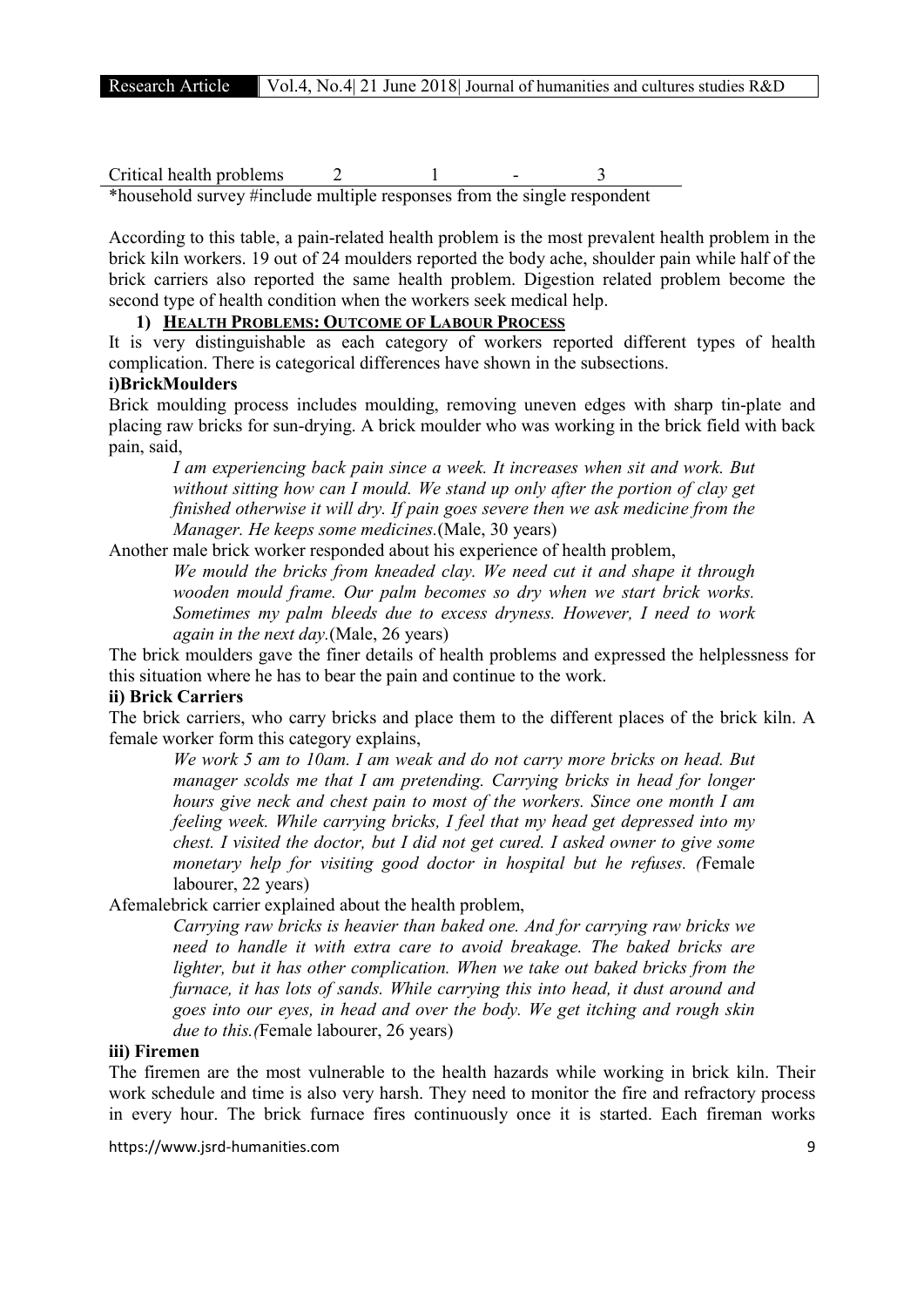continuously and change rotation in every six hours. The continuous work hampers their sleeping habit.

A fireman said,

*Staying and working in the dock area of the furnace has its pros and cons. We have to check the furnace holes in every time. We need to open the iron sheet cover over the furnace hole and to look inside to check the colour of the flame. The extreme heat suffocates our breath at that time. Our eyes sometimes pain a lot due to overheating. Brick firing job is lucrative but risky too.*(Male labourer, 23 years)

The fireman, who hails from Uttar Pradesh, revealed some details of health complication of the firemen which they get in later years of their age. He described,

*In myvillage, most of the men do the firemen job in the brick kilns of Panjab, Haryana, Uttar Pradesh, Bihar, Assam and West Bengal. I have seen them growing in early age. They usually lost eyesight very soon. They also complain of joint pain and heat sensibility. Maybe this is due to prolonged work in the brick kiln*. (Male labourer, 25 years)

## 2) HEALTH PROBLEMS EMANATE FROM THE CONDITION OF WORKPLACE AND HABITATION

The living and working conditions are the important determinants of individual's health. The brick kiln labourers who migrate seasonally from their native places for casual work in the brick kiln to earn wages. As the brick kiln industry only functions in dry months of a year, the workers have to work extensively in the brick making season to make as much as they can. They stay in the brick kiln premise in the temporary shades, or temporarily provided rooms. From the list of various health problems, there are some health problems which emerge due to the condition of the workplace and the condition where they lived.

## i)Brick Moulders

These brick moulders works in open brick field. They have to suffer harsh weather condition in winter and summer days. In winter days, they have to start work early in the morning where the fog and cold waves affect their health. In summer day, they need to work in direct sun throughout day for mould bricks as much as they can. The brick kiln premise expose to extreme hot and humid weather in summer day, and chilled and windy in winter days. The brick moulders feel very difficult in the summer days.

A respondent said about the incident happened in the last season,

 *Last year one brick worker suffered heatstroke and died. I am worried about this time. After all, life is more important. I will try to start my work as early possible in this summer time.*(Male labourer, 30 years)

#### ii) Brick carriers

The brickfield in not even surfaced. The brick carriers needed to carry dried bricks from the field and stacked them into the furnace chamber. Moreover, after baking process, the baked bricks need to take out from there and to be stacked in the stock area.

*Carrying loads in the uneven area need more strength. We need to carry a brick on and of the brick field. We are carrying loads of bricks and going through up and down makes us tired frequently. We cannot take rest between otherwise manager scold us. This not evitable but we can do our works with smaller loads, but the manager hawks us as we are bulls. Even bulls take rest. They exploit us because no one is watching them. In other states, the picture is*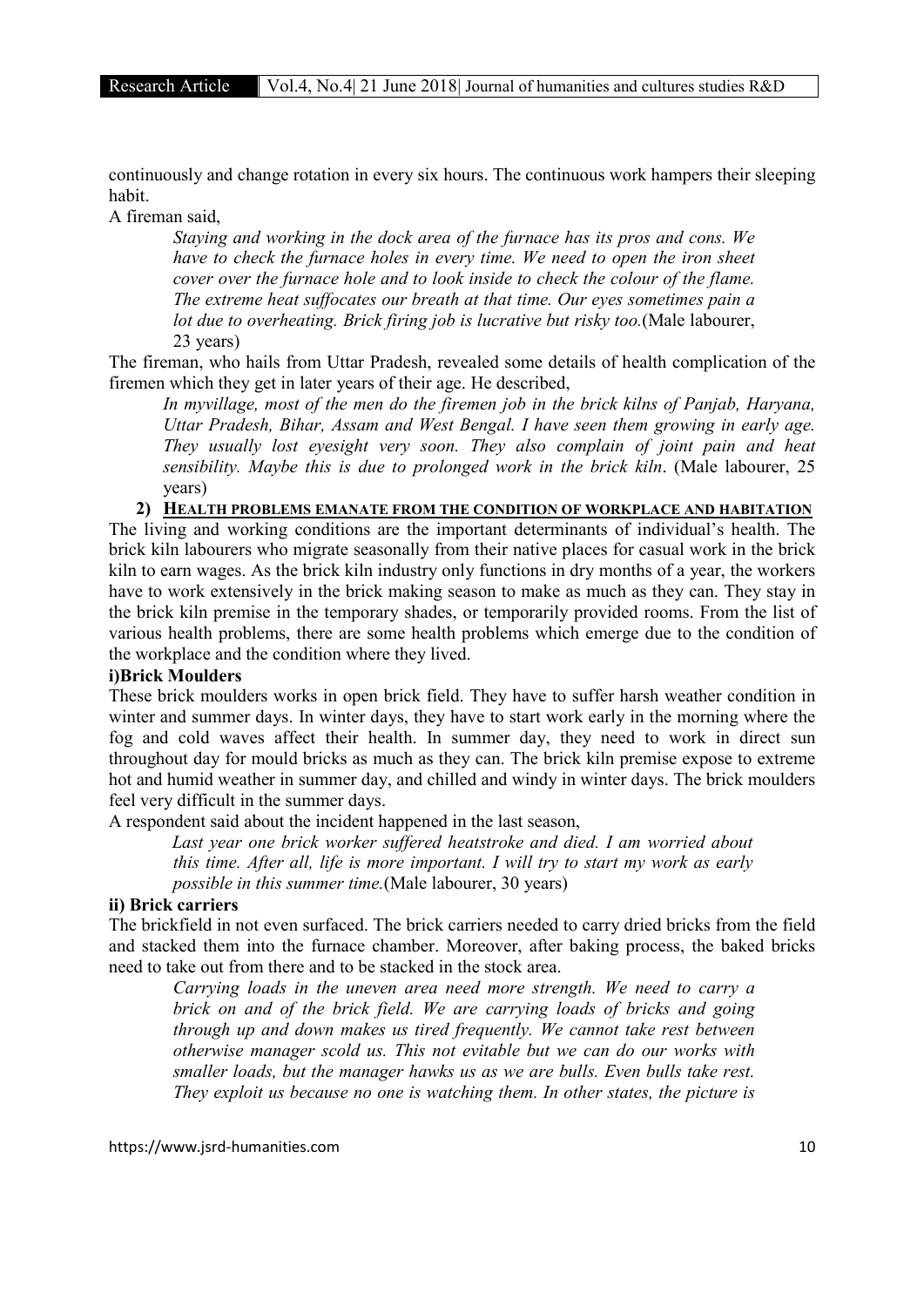*not so different, but at least they are not so inhumane like him (manager).*(Male labourer, 29 years)

A female worker said,

*We stay in the room which is very small. The size is about the single bed. It is dark and damp too. If I feel suffocation in it then definitely my child will feel worse. The condition of the hut is far better than these closed cemented rooms.*(Female labourer, 25 years)

The families of brick carry live in the temporary rooms. These rooms are a part of three storey building. These rooms are verysmall and have no ventilation. Such living condition causes health problems, especially to the children.

#### iii) Firemen

As the firemen live in the hut just above the dock area of the furnace,therefore, they are exposed to heat and smoke throughout the brick baking process which lasts up to 5 to 6 months. Dehydration, skin problem and redness of eyes are several problems which affectfire men.

## 3) HEALTH CARE SERVICES NEAR THE BRICK KILN

There were several unqualified doctors clinic exist in the locality. The local people, mostly illiterate did not know the authenticity of these doctors until they get into severe health complication. Among these unqualified doctors, there was one doctor who recommended by the brick kiln owner to his workers.

A local medicine shop owner having shop near to brick kiln said about the health problems of the brick workers,

*Most of brick kiln workerscomplainabout body ache, particularly female workers. Measles and diarrhoeaare common in the younger children. Women workers do not report any women health problems but except ask for abortion pills. The reason for asking abortion is higher among middle-aged women. They do not follow any contraceptive technique and neither usage of a condom is popular among the poor labourers. Abortion does not mean that the women are concern about lesser children, but is the awkwardness and guilt feeling by those women who get pregnant in their later age. However, I noticed that the choice of the son is also prevalent among these poor brick workers. Many times these brick workers ask for sex determination of foetus. I told them that it is illegal and very-very costly.* (local medicine shop owner, 40 years)

There was only one qualified medical practitioner runs a clinic in the market area. The workload and severity of the medical cases are so high that he needs to refer every patient to the bigger hospital. An informal interview has taken with this doctorto take note of health care service availability and its different aspects. He expressed great frustration over the existence of a plethora of fake doctors in the area. He also said that majority of the population including brick workers prefer to consult these fake doctors.

He responded,

*Major health problem of brick kiln workers is malnutrition and undernutrition. Poor sanitation and unavailability of safe drinking water caused diarrhoea, which turns critical sometimes for the brick kiln workers. Most of the sick patients and brick workers, firstly consult local non-medico and unqualified doctors. The poor labourers seek treatment from unqualified doctors,and when their health deteriorates, they come to my clinic. I treat a patient only if I can treat him. Otherwise,I refer the patient to the nearby private hospital, Holy*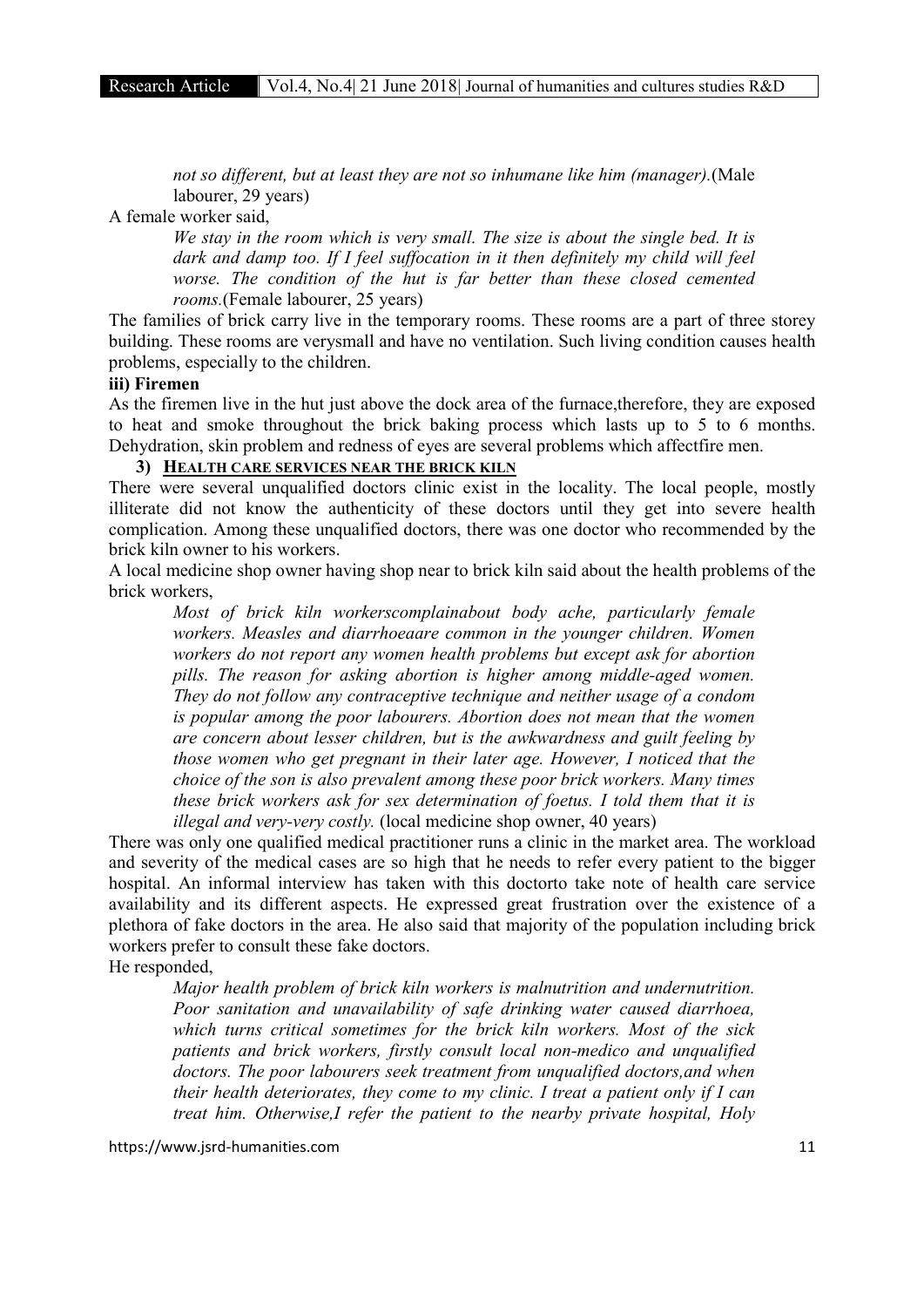*Family Hospital, Kurji. Alcoholism is the also major problem in the brick kiln premise. Most of the brick workers are a severe alcoholic.*(Doctor, 58 years)

Their economic condition bounded the brick workers that they have to rely on the low-cost health facility by the local non-medical practitioner. This leads to their health risk. Sometimes the medical treatment cost surge up more in severe health problems.

# 4) AVAILABILITY OF SAFE DRINKING WATER AND SANITATION FACILITY

There is a big problem of sanitation facility in the brick kiln premise. However, there is strict instruction given by the state government to provide sanitation facilities in all factory premises where women work, but there wereno sanitation facility available in any of the brick kilns of the locality.

A female brick moulder said,

*This is a very pathetic condition in the brick kilns of Patna. I worked in the brick kiln of West Bengal,and there was a little better working condition from here. Firstly and most importantly, there is no toilet in the compound. We cannot go for the toilet in the daytime. We need to go for excretion in the early hours of the morning or at the night time. In between the day, we need to control it.*( Femalelabourer, 30 years)

## 5) MENTAL HEALTH PROBLEMS

The anxiety of workload and lower wages that leave the workers in impoverishment reflects with the responses of the brick workers. However, they did not signify as the significant mental health problem, but this exists in the mind of every worker. The women workers mostly suffer from it. A women worker said about the anxiety about their condition,

*After mymarriage,I started brick works. I was working as an agriculturallabourer before doing this. Brick works are more laborious than agricultural work. Moreover, each year migrating place to place is very hectic. I lost mynewborn child last year because we have not enough money for his treatment. How long we will do this work. I want to go back to my village and do agricultural work, but my husband is not allowing me to go back. ? I feel very frustrated sometimes and feels like to drown myself in Ganga.(A Female labourer, 25 years)*

The mental health is ignored in the case of an informal worker, but they are most vulnerable to the mental health problems due to the economic vulnerability.

# 6) SEXUAL HARASSMENT

According to the key informant, the sexual exploitation is common in the brick kiln particularly of the women workers of the brick carrier category. She respondent on the issue,

*There is a language problem of the workers of Jharkhand. They speak the tribal language,and they donot understand Hindi or the local dialect Bhojpuri. Secondly, whoever attempts the sexual exploitation ofa female, he threatens her life. So, women keep silent over it. The local police also help local goons. There is no provision for the lavatory in any of the brick kilns here. So the women workers need to go for the toilet in the open field or near the bank of the river in the dark night or before the sun rises. The local goons chase the women workers there and assault them physically*.(Female, 30 years)

No women workers have responded positively to this issue,but the key respondent and one fireman have said about this issue. This fireman shared one incidence,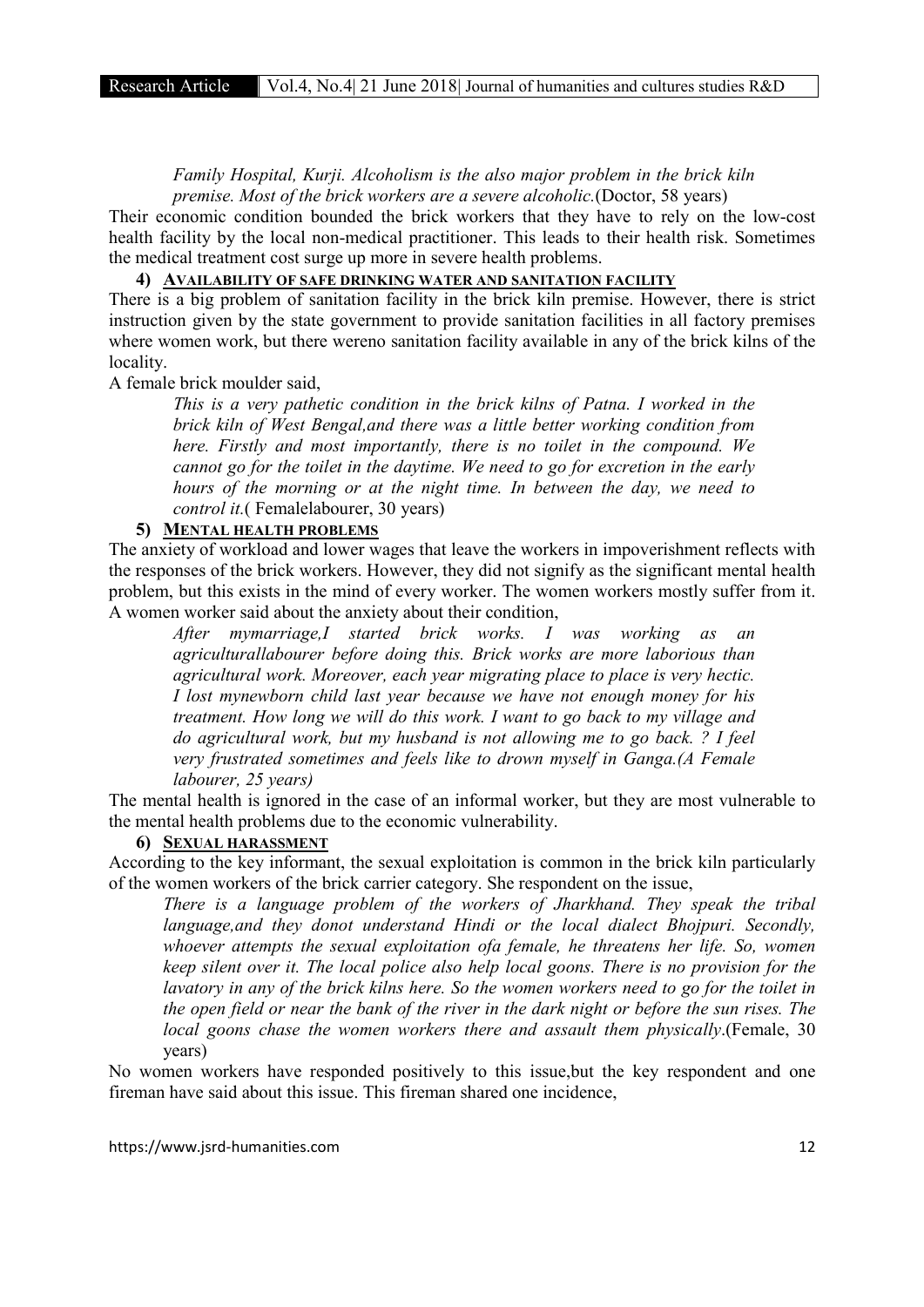*There is an abandoned place near the brick firing furnace. We used to monitorbaking process day and night. One nightI heard screaming of women from an abandoned place adjacent to the kiln. I know that someone was assaulting a female. I kept silence. I am an outsider and don't want to be killed by local goons.*(Male, 24 years)

The sexual harassment is the severe problem in the brick kiln. It exists in every brick kilns,but no one openly discusses it. Due to fear and shame, no victim admits openly about it.

There is also gender dimension included in the health seeking behaviour of the workers. A female worker, who had to suffer from the respiratory and lung problem, said

*I am suffering from a lung problem,andsometimesI vomit blood too. However,my husband does not allow consulting any doctor. He had beaten me once when I asked him for some rupees for going to a private hospital. Once I went alone to consult a doctor without seeking permission frommy husband, he did not like it and beatme very severely.*(Female, 28 years)

The pain and illness suffered by women workers are routinized for them. A female worker said,

*I delivered a baby two years ago, and she died after 20 days. Now, I am not getting pregnant. My husband told me that he would leave me if Ido not give him a baby, preferably the son in this year. My husband beats me and threats, "if you can conceive, it is fine otherwise I will not spend anything to treat you."*

It shows the difficult situation experienced by a women worker for her reproduction. There is added burden on women brick kiln workers. They have to manage household chores, brick kiln works and suffer humiliation by male members if they do not follow their subjective requirements.

#### 7) CHILDREN HEALTH PROBLEMS

The researcher observed that the most of children appear as affected by malnutrition. The common health problems of children are measles, diarrhoea, skin rashes etc. The children who play in the brick field, or the child labourer who work with their family, are most vulnerable to diseases. Some children are most affected by seasonal diseases.

#### 8) ALCOHOLISM

Alcoholism is the major problem in the lives of brick kiln workers. In the interview, it has found by the researcher that every male worker and some of the female workers were alcoholic. The problem of alcoholism in the brick kiln can be explained in two different levels.

All of the male workers were alcoholic. A male respondent said about his alcohol addiction, *I am labourer,andIused to work hard from morning to evening, and sometimes till late night. My body pains like hell. In this condition, alcohol makes mesleep. Yes, sometimes I drink too much, but on some occasions only. If alcohol is dangerous, then we have not much money to buy the good thing for our body and health*. (Male labourer, 32 years)

The brick workers who consume alcohol to reduce their pain and anxiety of workload, but they do not understand that it is affecting their health and socio-economic life. The selling of local liquor is also supported by brick kiln owner and local police.

# HEALTH CARE SEEKING BEHAVIOR OF BRICK KILN WORKERS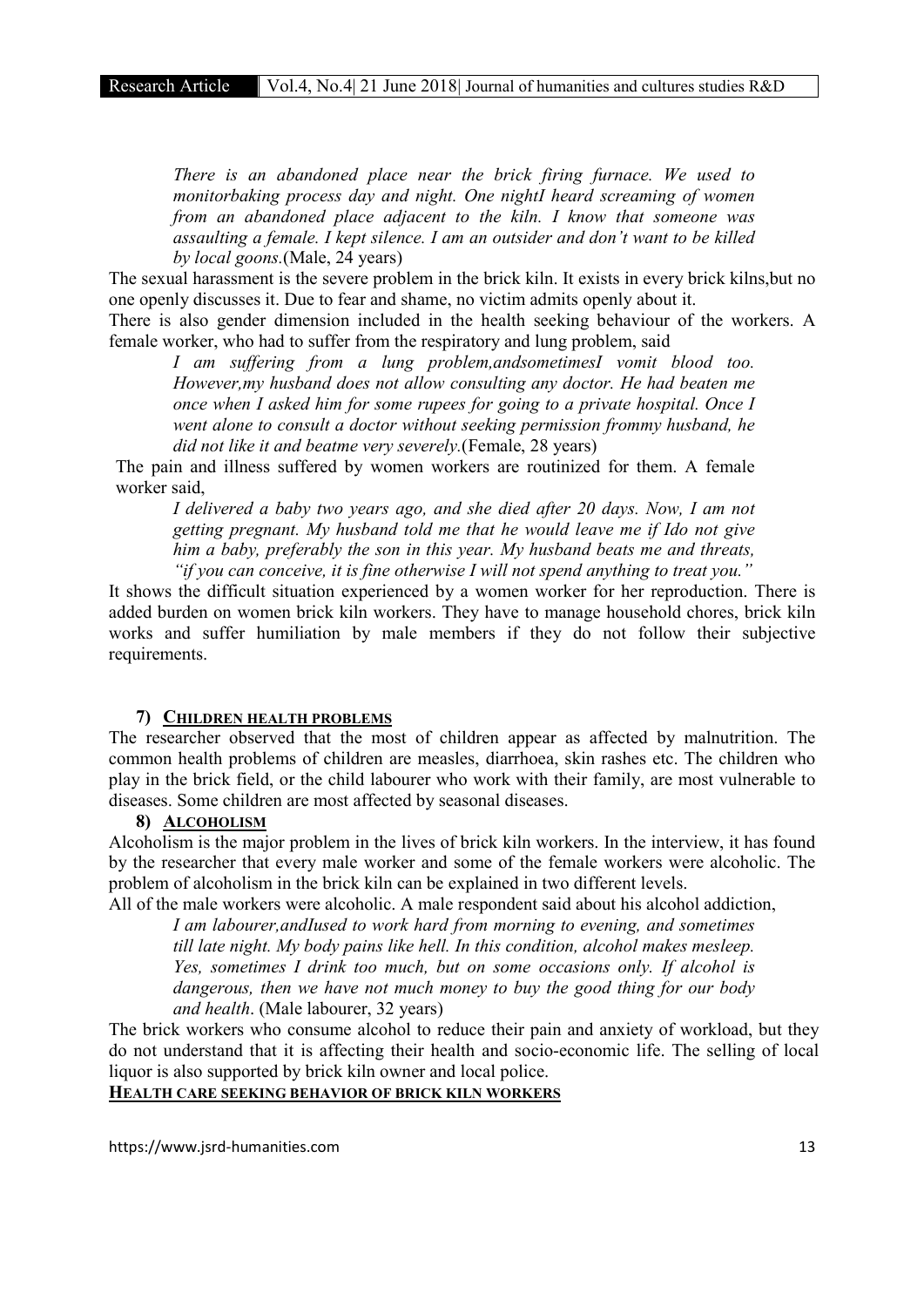The health problems in the brick kiln economy are inevitable where the living condition and working condition is not appropriate for healthy living. They work hard to earn wages until they have the energy to work. If they became ill, they do work till they can tolerate the pain. Otherwise, they may lose a whole day work, and it will lessen their wage amount. The workers try to minimise expense on their treatment; they chose the cheapest option for seeking treatment. TABLE NO:5 OPTION OF SEEKING HEALTH CARE AT THE PRIMARY STAGE OF

| TABLE NU.3 UPTIUN UP SEENING HEALTH CARE AT THE PRIMARY STAGE UP |          |          |         |       |
|------------------------------------------------------------------|----------|----------|---------|-------|
| <b>SICKNESS</b>                                                  |          |          |         |       |
| The option of seeking health care at Workers                     |          |          |         | Total |
| the primary stage of sickness                                    | Moulders | Carriers | Firemen |       |
| Self-medication                                                  |          |          |         | ۱9    |
| 2. Visiting local unqualified 9                                  |          |          |         |       |
| doctor                                                           |          |          |         |       |
| 3. Visiting qualified practitioner                               |          |          |         |       |
| 4. Traditional medicine                                          |          |          |         |       |

*#based on health interview response, # multiple responses excluded*

The table shows that the maximum number of patient chose to self-medication at the primary level. The self-medication is primarily opted for relieving musculo-skeleton pain by the workers. The manager provides these medicine. The manager keeps these analgesic medicines and gives to workers who complain the body ache. However, in the data above, the worker visited locally unqualified was mainly to their child's sickness.

A male brick carrier said about self-medication, which he follows most of the time,

*Ifeel body pain most of the times. At the evening I drink alcohol when I have money. If Ihave notmoney, then I need pain killers. I ask the manager; he gives me painkillers. That is free. (laugh).* (Male labourer, 30 years)

If a worker does not get cured, then they send a worker to the local doctor. This local doctor is an unqualified doctor, recommended by the owner and the manager.

On the question of experience with this unqualified doctor, a brick worker said,

*One day I had a loose motion,and I became very weak. The manager gave a paper slip and asked to visit a local doctor who does not take a fee from us but kiln manager.I went immediately to this doctor. He checked my condition and said, "paanichadhanapadega". He administered methree saline bottles. I know the owner will cut the expense of those three bottles of saline from my wages.*(Male labourer, 40 years)

On the question of visiting other doctors in the locality, he replied,

*Our owner recommends only this doctor. Therefore, he comes to our shelter to give saline or visit patients in serious condition.Our owner gives him some money.* 

If the worker does not get relief, then the ill workers or child has to consult the more experienced doctor whose clinic is situated nearby local marketwhich takes hefty consultation charges. In this situation, brick workers take advance money from the manager and do not take weekly allowances.

A female brick moulder said,

*I am a helpless widow and havefive children. I left the village and started work in the brick kilns. Now, my children are also working in it. I am growing old so*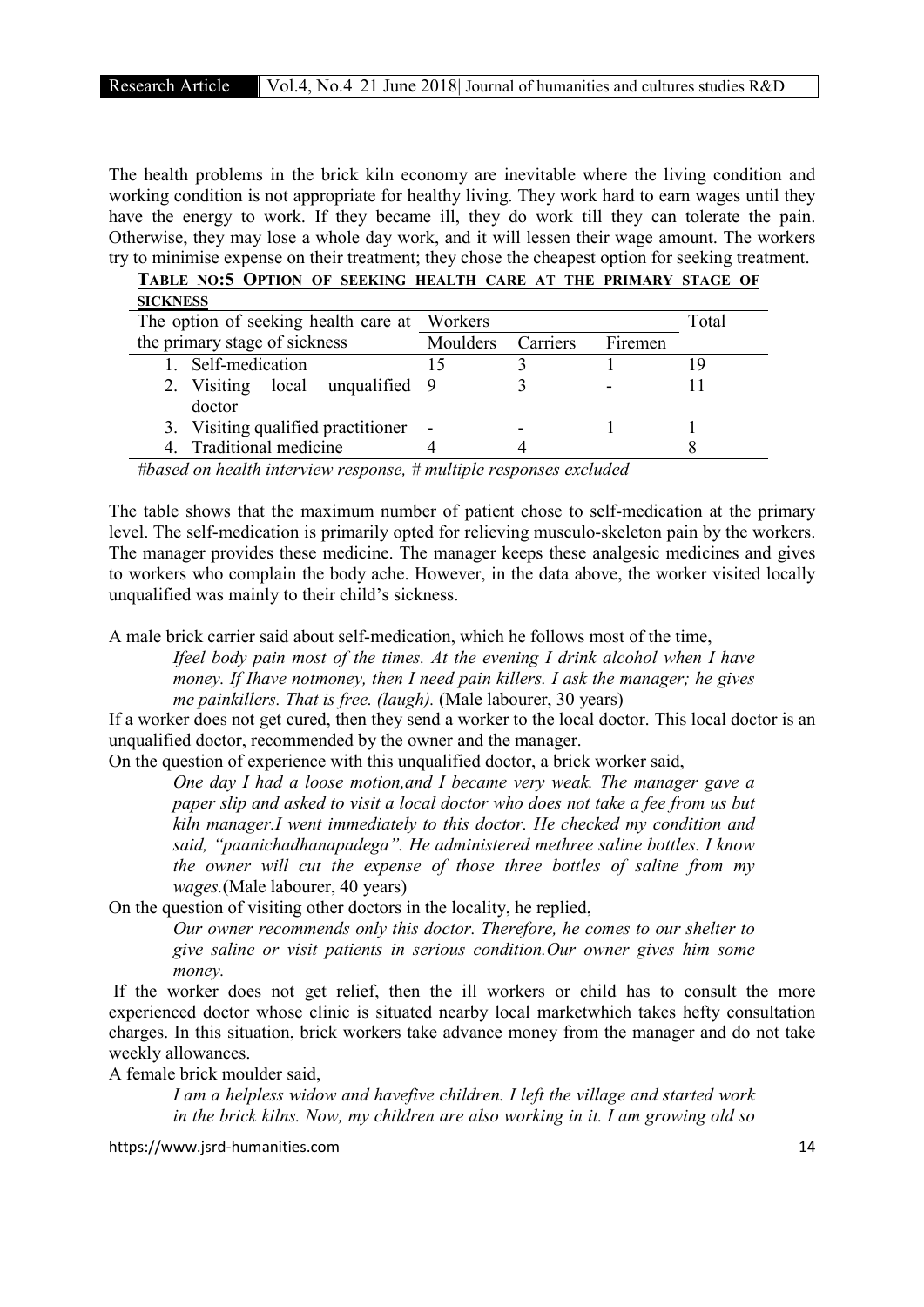*getting body aches all the time. As a female, suffering is my destiny. I have seen good days in my life, but I try to give enough food to my children. These days my elder daughter is very sick. The doctor said that she is suffering from Tuberculosis. Ido not have enough money. I cannot go tothe private clinic as fees are too high. Once, I will get the total wages at the end of the season then I will seek treatment for her in our village by a local herbalist.*(Female labourer, 27 years)

This women worker knows the reason of illness and pain, but she refuses to get over it. The do not seek her treatment because she fears of losing earned wages on it. She also concerns about her daughter illness,but she is unable to treat her in current days.

A female brick carrier said,

*Since morning to evening, I carry bricks on my head.I am getting constantstomach pain.The localdoctor,I have gallbladder stone. Itake rest when pain is unbearable,butI know the only cure is to get it operated. Moreover, for the operation, I need a big amount of money.*(Female labourer, 30 years)

The respondent showed the helplessness in need of health care. She accepts 'minor body pain' as a normal health condition,and she continueslaborious work without seeking treatment for it. A women worker said about the use and Health Sub-Centre in the locality,

*Thatcentredoes not open every time,so we do not visit there. The nurse is very bad. She does not allow us to enter the health centre. She comes to brick kilns only for giving polio drops to children*. (Female Labourer, 31 years)

The newly built health sub-centre is not functioning well. The brick workers do not know the function and facilities of health sub-centre. The Village Health Nurse(VHN) often visits the other side of the village, but rarely visits the brick kilns.

#### **CONCLUSION**

The adverse working conditions in the brick making process result in health complications. It was experienced across each category of the workers. The brick moulders and brick carriers experience body ache and joint pain due to their long working hours and repetitive work.The works process of firemenis tiring and most arduous. The health problems reporting was less among firemen, but the respondent has said about the long-term health complication experienced by other firemen in their villages. The continuous working process in heat and dust, they are the most vulnerable to major health problems in the later stage of their life.The brick kiln workers suffer from several health problems which result from the adverse working condition. The organisational set-up of working process demands hard and laborious work throughout the winter and summer season. The workers work tirelessly to earn their maximum wages in the process. This troubled situations resultsin the occupational health hazards. Most of the brick workers in the field study said about the health complication due to the working process.

The musculo-skeleton health problem like backache and headache were the common health problems which experienced by brick workers. The findings have done by observation and responses of the respondents,and epidemiological study is needed to confirm the observation. However,the firemen are experiencing the health complication due to their nature of work process. These extended work hours put tremendous stress on their bodies and minds. Women also face increased risk of health problems like a low backache and multiple joint pains due to the repetitive jobs they perform and working in uncomfortable positions for a long time (sometimes working with babies in their laps). Women workers also suffer health problems due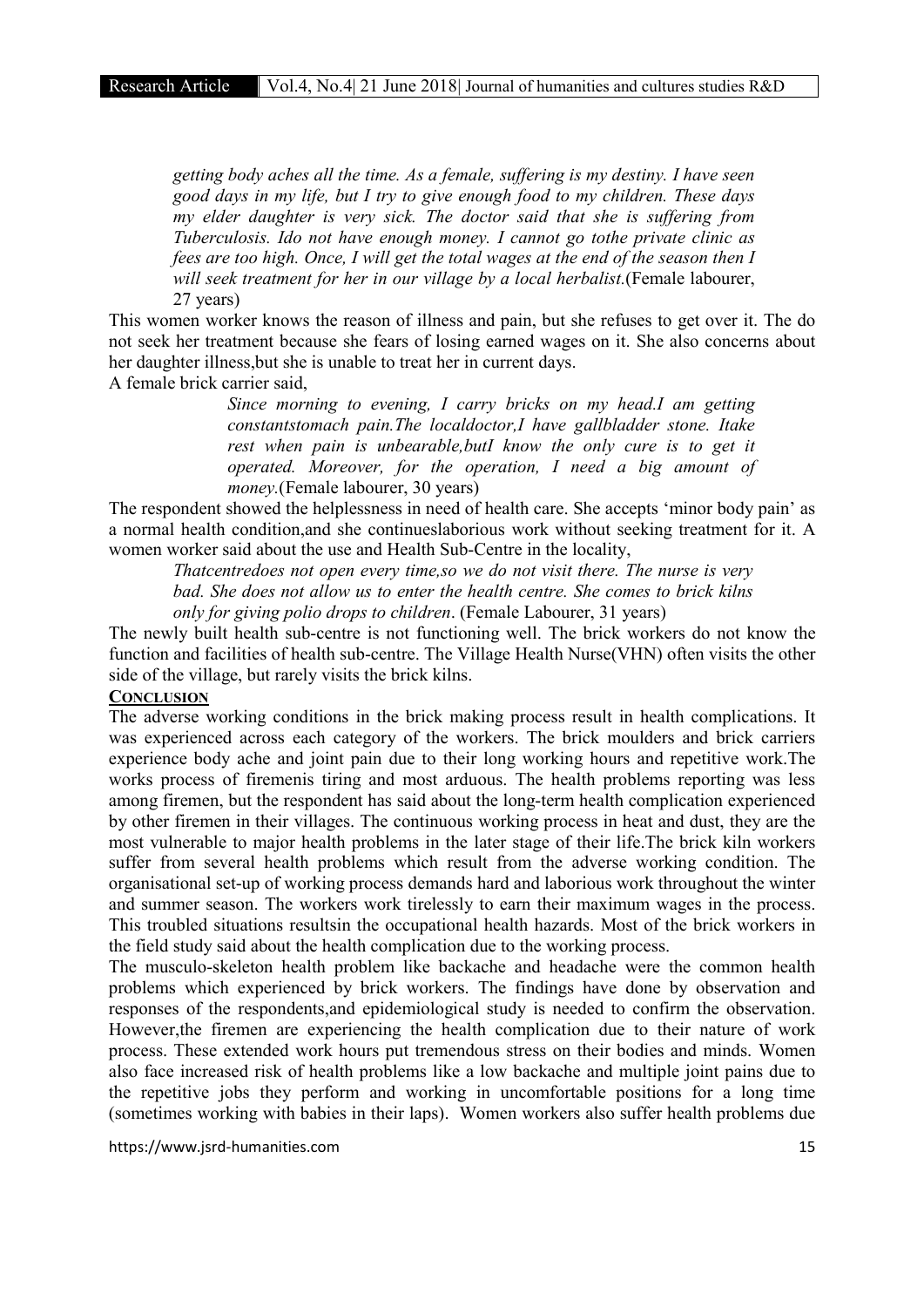to adverse living conditions around the brick kiln premises. Women worker have the dual responsibility for household works and brick works. Despite health complication, they have no decision making power on seeking health care. Further physical and sexual exploitation is rampant in many brick kilns. The physical exploitation of the women workers has reported from brick carrier category where they have to work tirelessly.

The brick kiln workers are socio-economically deprived community. The advance-money bondage makes them economically weak where their wages are also less paid. The health situation is not goodfor brick workers across each category,and they are prone to ill health due to adverse working conditions. They have low income in brick kiln works, so they depend on manipulated health facility provided by owner and quacks. Thus, the provision of social security and health insurance by the government to these particular categories of workers become essential for mainstreaming this labour force.

*Acknowledgement:*

This paper has been a part of M.Phil work which the author did in Jawaharlal Nehru University, Delhi. I must thank Prof. RamilaBisht for her persistence guidance and encouragement. I would also like to thanks my friends who consistently encouraged me while writing this paper.

#### **REFERENCES**

Bremen, J., 1996. *Footloose Labour.* Cambridge: Cambridge University Press.

Central Pollution Control Board report on Brick kilns, 2016, CSE India.

Chopra, S., 1982. Bondage in Green Revolution Area: A study of Mujaffarnagar Brick Kiln workers. *Social Scientist,* March, 10(3), pp. 38-55.

Doyal, L. & Pennell, I., 1979. *The Political Economy of Health.* 4th ed. London: Pluto Press.

Kainth, G. S., 2009. Push and Pull Factors of Migration: A Case study of Brick kilns of Punjab State. *Asia Pacific Journal of Social Sciences,* 1(1), pp. 82-116.

Olsen, W. k., 1997. Marxist and Neo-Classical Approaches in India. In: T. Brass & Marcel Van Der Linden, eds. *Free an Unfree labour.* Berlin: Peter Lang, p. 380.

Bremen, I. Guerin & A. Prakash, eds. *India's Unfree Workforce.* New Delhi: Oxford University Press, p. 21.

Prakash, A., 2009. How (Un)free are the Workers in the Labour market?. In: J. Bremen, I. Guerin & A. Prakash, eds. *India Unfree Workforce.* New Delhi: Oxford University Press.

Qadeer, I. & Roy, D., 1989. Work, Wealth And health: Sociology of Worker's Health in India. *Social Scientist,* 17(5), pp. 45-92.

Sharma, A. N., Dutta, A. & Ghosh, J., 2012. *Development Research on Bihar 2010,* New Delhi: Institute of Human Development.

ILO (1993): *Fifteenth International Conference of Labour Statisticians, Report of the Conference*. ICLS/15/D.6 (Rev. 1). International Labour Office, Geneva 1993. P.2

ILO, 2011. *Buried in Bricks: Bondedlabour in Brick kilns in Afganistan. Available at*  www.ilo.org/wcmsp5/groups/public/---asia/---ro-bangkok/.../wcms\_172671.pdf[Accessed 5/9/2016]

Labour Bureau, Government of India, 2004. *National Industrial Classification*, available at http://mospi.nic.in/Mospi\_New/upload/nic\_2004\_index.htm[Accessed 2/5/2013].

Mehta, R., Pandit, N. & Parmar, R., 2010. Morbidity profile of Brick Kiln workers around Ahmedabad city, Gujarat. *Healthline,* july-December, 1(1), pp. 1-5.

Shramshakti Report(1986)*The National Commission on Self-Employed Women and Women in Informal sector,* Ahmedabad